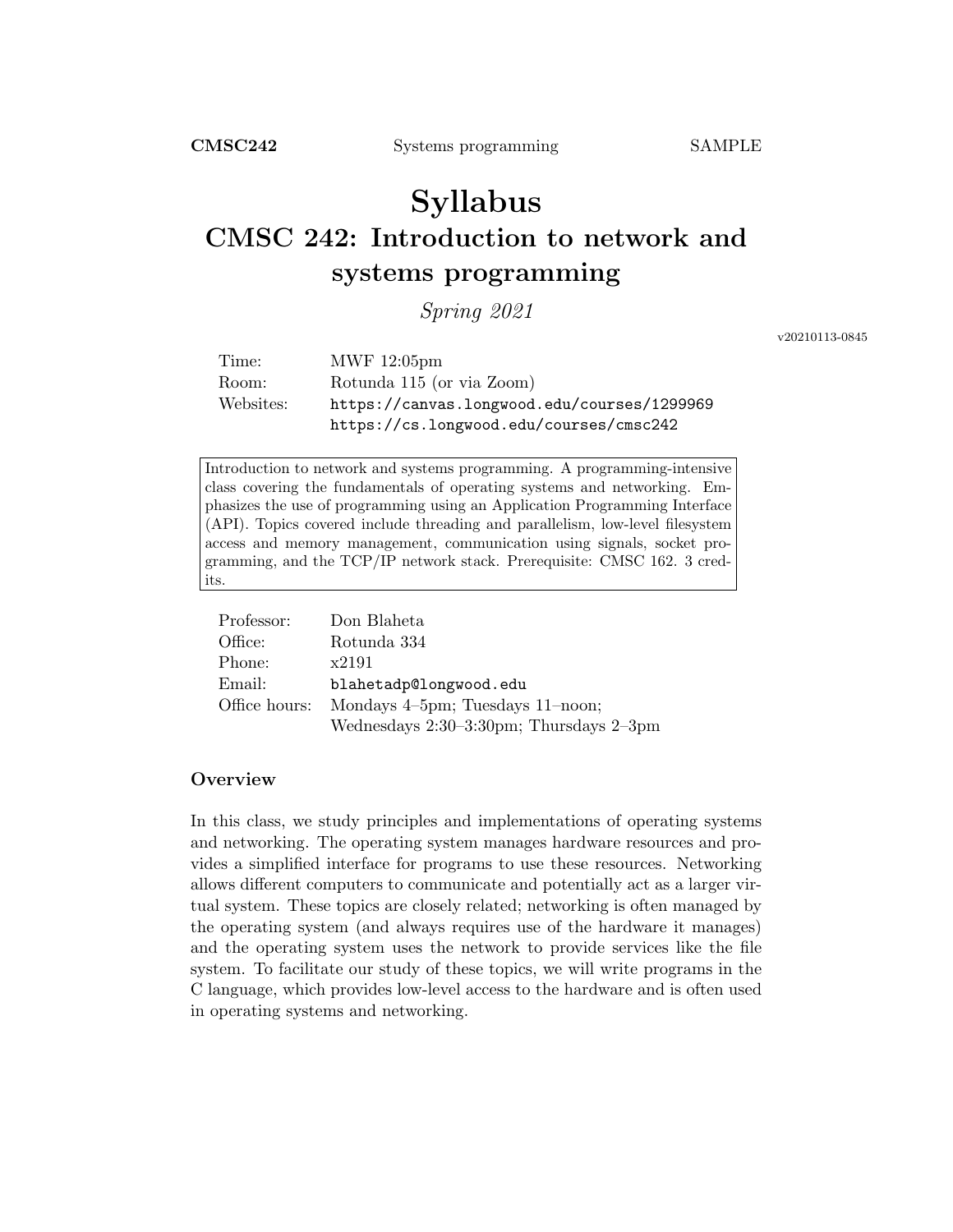#### Textbook and resources

The book for this class is OpenCSF: Computer Systems Fundamentals by the OpenCSF project. It is free and online.<sup>1</sup>

The other main resource is provided by us: you'll be given an account on the department Linux machines (if you don't already have one), and you'll do your programming work there.

You will be expected to have a computer that can connect to the internet and various reference websites, and run PuTTY or another ssh client to connect to the department Linux machines.

You will be expected to have a device (your computer, or a phone or tablet) that is capable of recording and playing audio and video, and connecting to a live meeting via Zoom.

You will be expected to have reasonable bandwidth to connect to meetings, work on assignments, and occasionally upload video, *at your home* or wherever you plan to go in the event the campus closes down. If this is likely to be a problem, contact me early to see if we will be able to work around it.

You will be expected to have (and wear) a mask or the equivalent.

#### Covid-19 notes

There are a number of policies specific to running a class in a pandemic that I wanted to put early in the syllabus to get your attention.

Attending class. There are two ways you can attend class: in person, or via Zoom link. Either mode of attendance is equivalent for purposes of evaluating your presence and participation; if you attend via Zoom link,

- you must have a reason, and
- you must say what it is,

but I don't need any medical detail and if it's not directly covid-related I'm not going to police that. (Basically: be an adult and make good choices.) I will make every effort to make the Zoom link experience as equivalent as possible to the in-person experience. For regular attendance via Zoom, I strongly encourage you to have your video on most or all of the time—this leads to

<sup>1</sup> https://w3.cs.jmu.edu/kirkpams/OpenCSF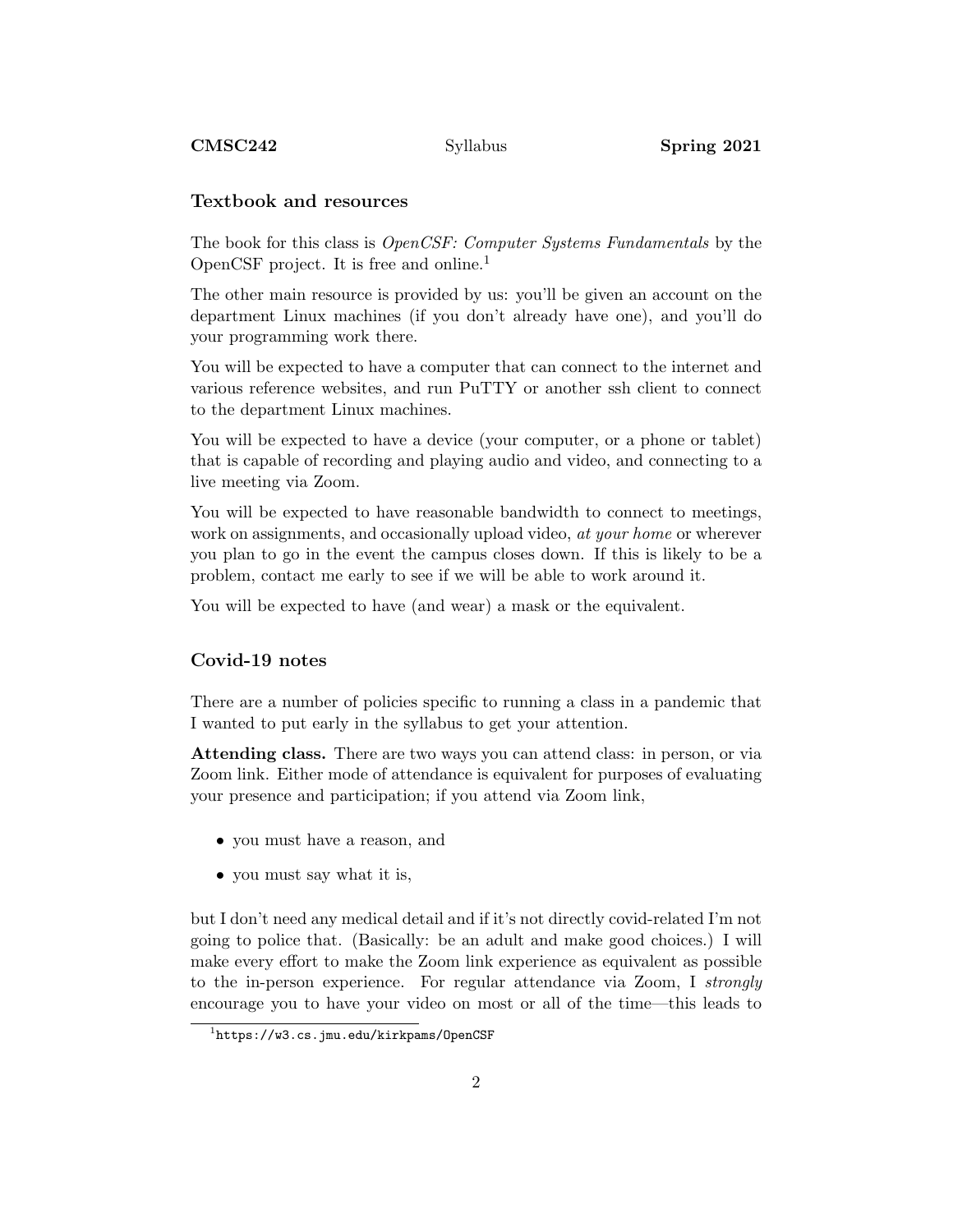better better engagement for yourself, for me, and for your classmates—but I do not require it. (Here again: be an adult and make good choices.) If you are on Zoom on a day that you present something, I will expect you to connect with video, at least for that part, unless you have contacted me in advance.

Attendance groups. Our classroom will not hold us all! You should have received an email from me assigning you to either the ZM, ZW, or ZF group. Each day one of those groups will attend via Zoom, while the others attend in-person (unless they're sick).

Medical needs. There are a number of medical reasons why attending class in person may not be appropriate for you. Obviously, if you receive a positive Covid-19 test, you will need to remain in isolation and attend class via Zoom link. Even without a positive confirmation, if you are feeling even mild symptoms or have been exposed or are awaiting test results, attending via Zoom link from quarantine is most appropriate. Furthermore, if you or someone in your immediate household is in a high-risk group, attending via Zoom link over the longer term (and perhaps for the whole semester) may be most appropriate for you; please contact questions@longwood.edu to formally request this accommodation, which I will be happy to work with.

More serious medical needs. If you are feeling serious symptoms of Covid-19 (or some other sickness), your priority should be on dealing with that. If you end up missing class sessions and/or assignments due to being sick, notify me when you can and then let me know when you're on the upswing so we can plan out how to get you caught up.

Wearing a mask. If you are attending the class in person, you must be wearing a mask or other appropriate face covering. Coverings that are acceptable include some kinds of folded bandannas, gaiters, or scarves, as long as: it covers both your nose and mouth, with two layers of cloth, fitted relatively snugly around the edges, and reduces aerosols (i.e. it's relatively tightly woven, not very stretchy, and doesn't have an "exhaust port").<sup>23</sup> If you are medically unable to wear a mask, my accommodation is the same as for other medical needs: you can attend via Zoom link. If you show up to class without a face covering, you will be required to put one on or leave. (Students connected via Zoom link do not need to wear masks, obviously.)

<sup>&</sup>lt;sup>2</sup>Note that, unfortunately, the masks Longwood is distributing don't meet its own policy. Unless you add filters and do some alterations to them, they are at best emergency backup masks, and a folded bandanna provides better masking.

<sup>&</sup>lt;sup>3</sup>If you have a mask with a port that you want to wear, it is possible to cover the port to ensure it's filtered. Contact me to work this out.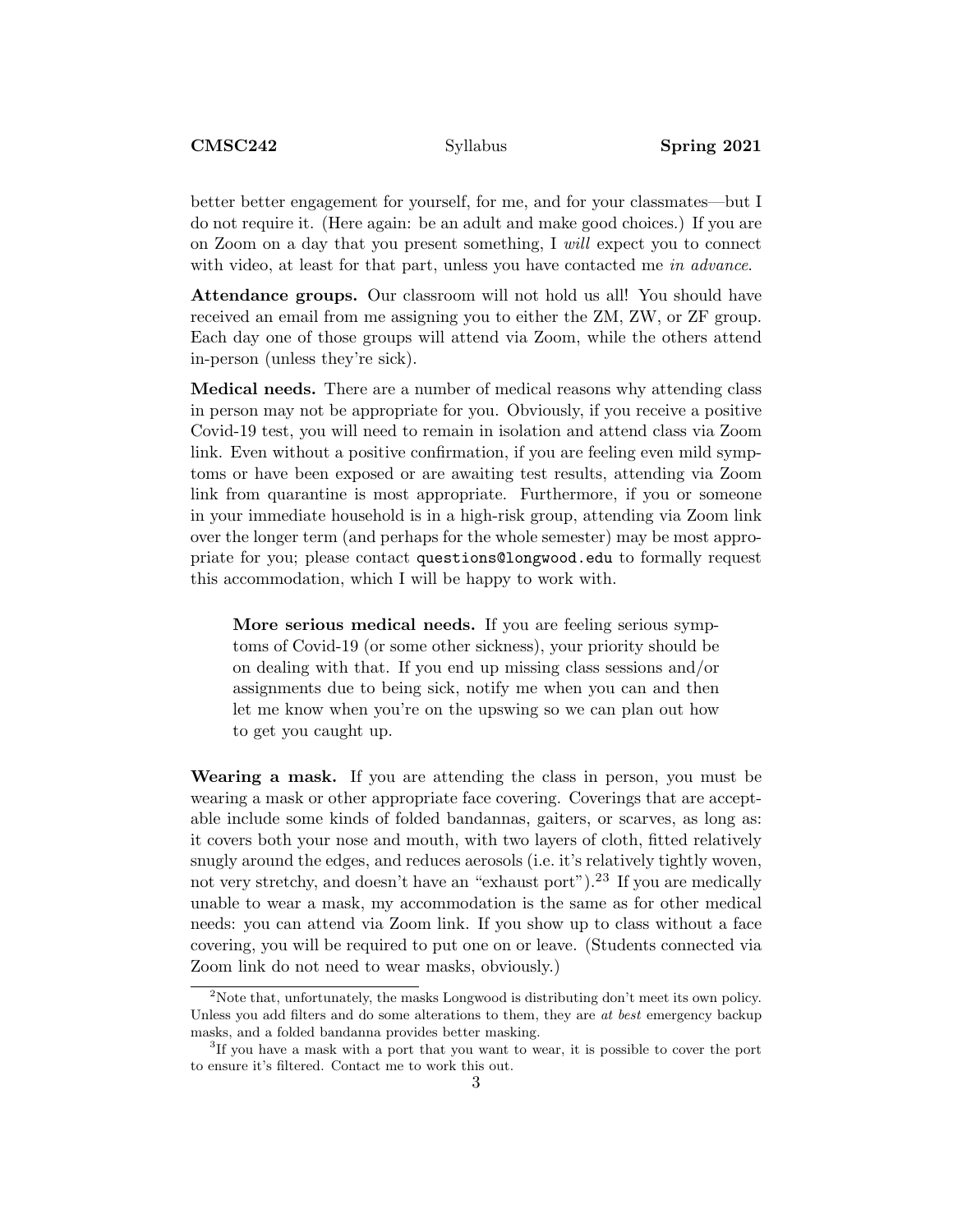All-online? It's still quite possible that at some point in the semester we'll have to move all-online to handle an outbreak. Should that happen, the main difference for this course will be that everyone will Zoom in, and I'll manage the session from my office (or my home) rather than from the classroom. I expect that this course will remain largely synchronous (i.e. we meet at our regular class time) even if we go remote, but some calendar dates may be adjusted.

#### Learning outcomes

At the end of this course, the successful student will be able to:

- 1. use the Linux command line and system tools to effectively develop software,
- 2. create programs which use system calls and library functions to control functionality of the operating system and network stack,
- 3. implement algorithms using parallel and multi-threaded programming, and
- 4. write client and server applications that communicate using TCP/IP sockets.

# Graded work

I figure that I have on average about 9 hours of your time every week, including class time as well as reading, practice, homework, and projects. If you find you're regularly spending substantially more time than this, please do come discuss it with me, so that we can ensure you're making the most effective use of your time. The work you do for this course will be evaluated as follows:

Engagement. You need to be actively engaged in this class. Engagement comes in many forms, but I expect that you will be interacting with your classmates, and with me, both in class (in-person or Zoom) and in the Slack channel. General engagement will be evaluated in two-week blocks—so you don't need to artificially say a thing every day—and it's ok if most of your engagement is via Slack as long as some of it is in class (spoken or in the Zoom chat). In addition, there will be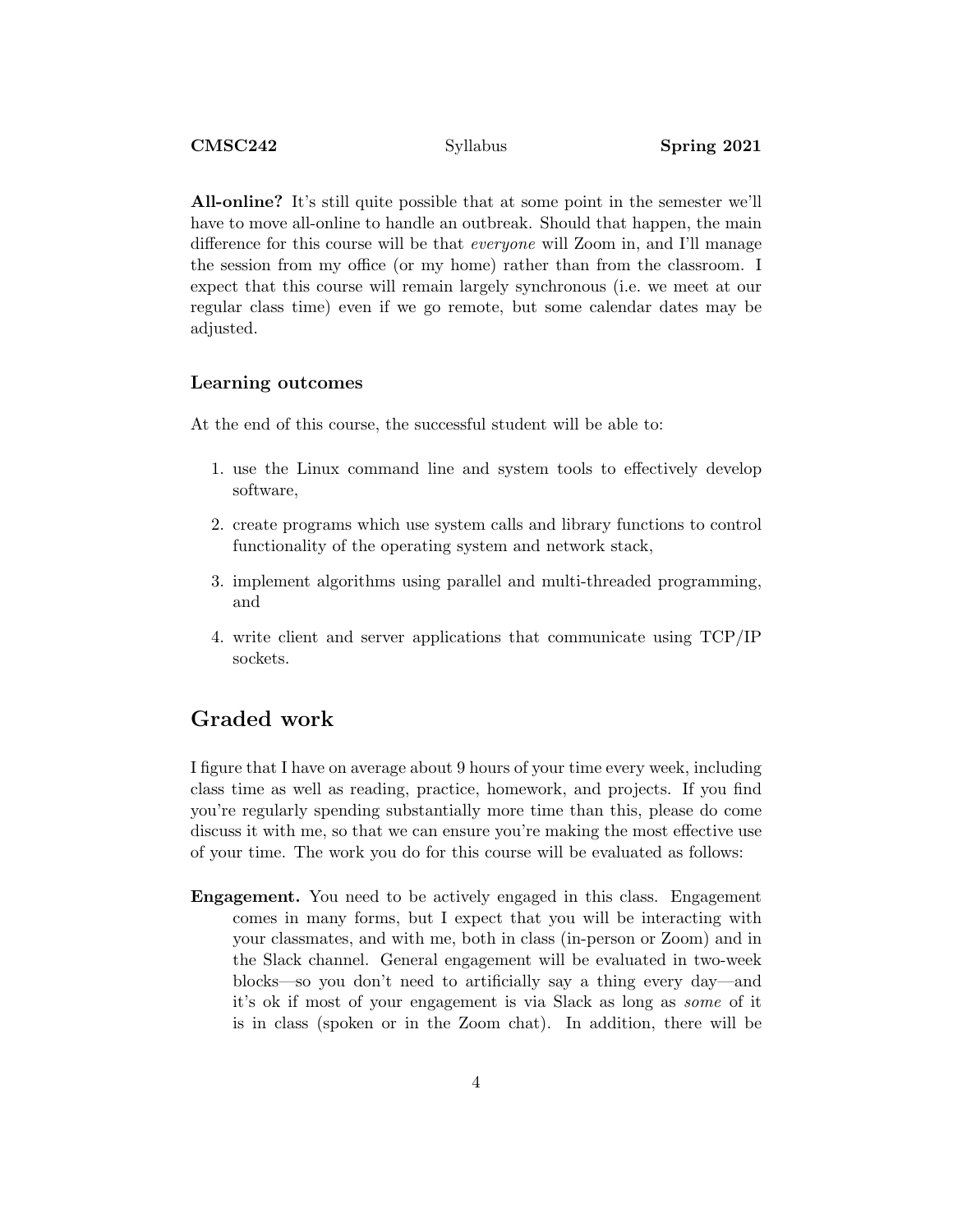occasional required interactions via Canvas that will be considered part of the engagement grade.

- Labs and Projects. I draw a distinction between a "lab" (roughly a week's worth of work) and a "project" (multiple weeks, typically with intermediate goals and some design component), but both comprise work that is chiefly programming and are grouped together here for grading purposes. (Projects will be worth more.) In both cases, you can talk amongst yourselves as long as you aren't writing each other's code; see the collaboration policy.
- Homework. For some of the conceptual stuff that is not really assessed via the project work, there will be a few homework assignments. These will be due after a few days, but you will have a chance to revise it; it's also group work, so you can hand in a single copy for the whole group.
- Exams. There will be two exams, one at midterm and one for the final. Both will be take-home, and you will be given several days to work on them. These will be non-collaborative: You are not permitted to discuss the exams, at all, with anyone other than me.

### Breakdown

| Labs and projects      | 55%   |                  |
|------------------------|-------|------------------|
| Homework               | 10%   |                  |
| Exams                  |       | $30\%$ (15 each) |
| Labs and Participation | $5\%$ |                  |

#### Grading scale

I tend to grade hard on individual assignments, but compensate for this in the final grades. The grading scale will be approximately as follows:

| $A-$ [85, 90) | A $[90, 95)$ | $A+$ [95, 100] |
|---------------|--------------|----------------|
| $B-$ [70, 75) | $B$ [75, 80) | $B+ [80, 85)$  |
| $C-$ [55, 60) | $C$ [60, 65) | $C+$ [65, 70]  |
| D- $[40, 45)$ | $D$ (45, 50) | $D+$ [50, 55]  |

While there will be no "curve" in the statistical sense, I may slightly adjust the scale at the end of the term if it turns out some of the assignments were too difficult. Final grades of  $A+$  are recorded as an A in the grading system. Final grades below the minimum for D− are recorded as an F.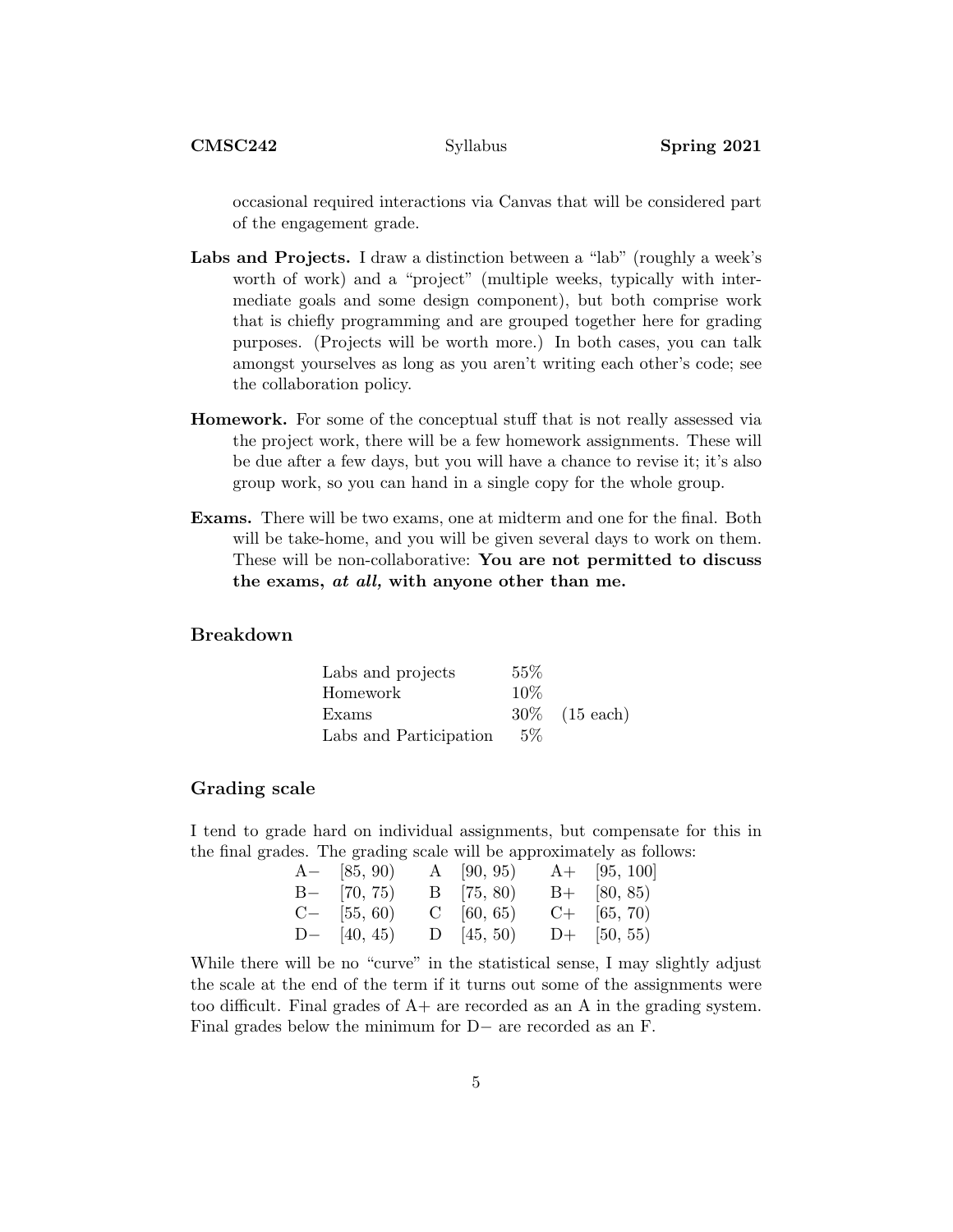Note that individual grades recorded in Canvas should be accurate (and you should let me know if there's a data entry error!), but averages as computed by Canvas sometimes are not, if the averaging is complex or (especially) if an individual student has a special case scenario. The reference gradebook is my own spreadsheet, and while I will try to make Canvas reflect it (including averages) as well as I can, Canvas can't always handle it.

### Schedule

Labs and homeworks will will go out intermittently and typically be due 3–5 days later.

The larger assignments (exams and projects) are tentatively scheduled as follows:

|              | Out    | Due    |
|--------------|--------|--------|
| Project 1    | 5 Feb  | 26 Feb |
| Midterm exam | 5 Mar  | 8 Mar  |
| Project 2    | 10 Mar | 31 Mar |
| Project 3    | 31 Mar | 23 Apr |
| Final exam   | 26 Apr | 6 May  |

If any of those dates need to change, I will give advance notice.

# Topics

### Week 1

Introductions, C/C++ differences, man pages

#### Week 2

Ch 1: models and semantics, system architectures; 2.1–2.2 Kernel memory, heap allocation and structs; structs and pointers in C

#### Week 3

POSIX calls, files and directories in C; Rest of Ch 2: processes, signals, fork, C function pointers

#### Week 4

Direct File I/O, file descriptors; 3.1-3.3 IPC, pipes, FIFO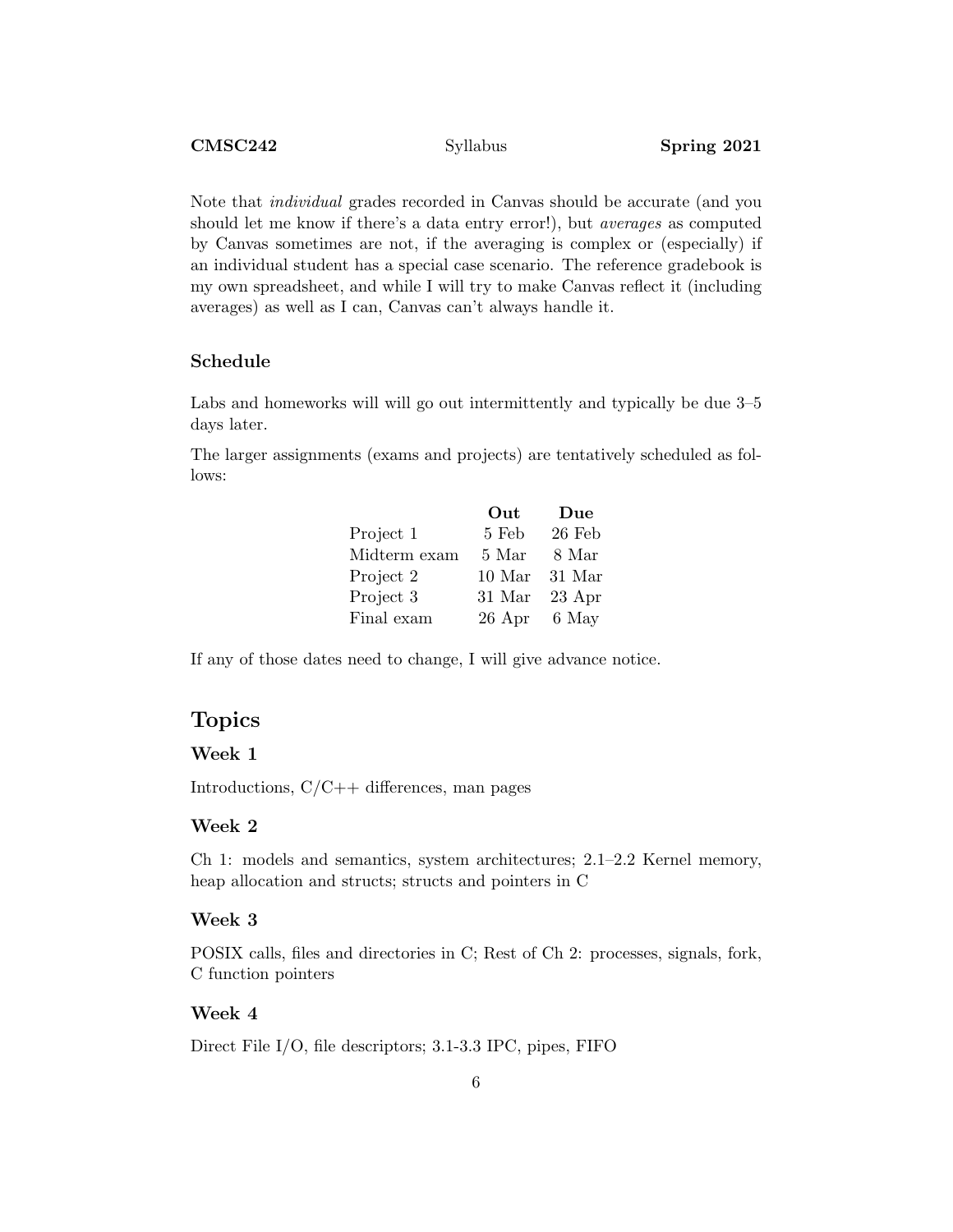#### Week 5

3.4–3.7 forms of IPC, POSIX vs SysV implementations

## Week 6

3.8 semaphores, take 1; 4.1–4.3 network fundamentals and application layer

# Week 7

Rest of Ch 4 HTTP and other application layer protocols

### Week 8

Catch-up and exam

#### Week 9

Ch 5: Transport and internet layers, TCP, IP; Sockets and data transfer

# Week 10

6.1–6.4 Threads and writing multithreaded code

### Week 11

Rest of Ch 6: More complex thread interactions

# Week 12

7.1–7.3: The problem of synchronisation, early solutions

#### Week 13

Rest of Ch 7: Semaphores take 2; Ch 8: The classic sync problems

# Week 14

Sync problems cont'd; 9.1–9.2: Parallelism vs concurrency

# Week 15

Rest of Ch 9: parallelism and scaling

# Week 16

Catch-up and exam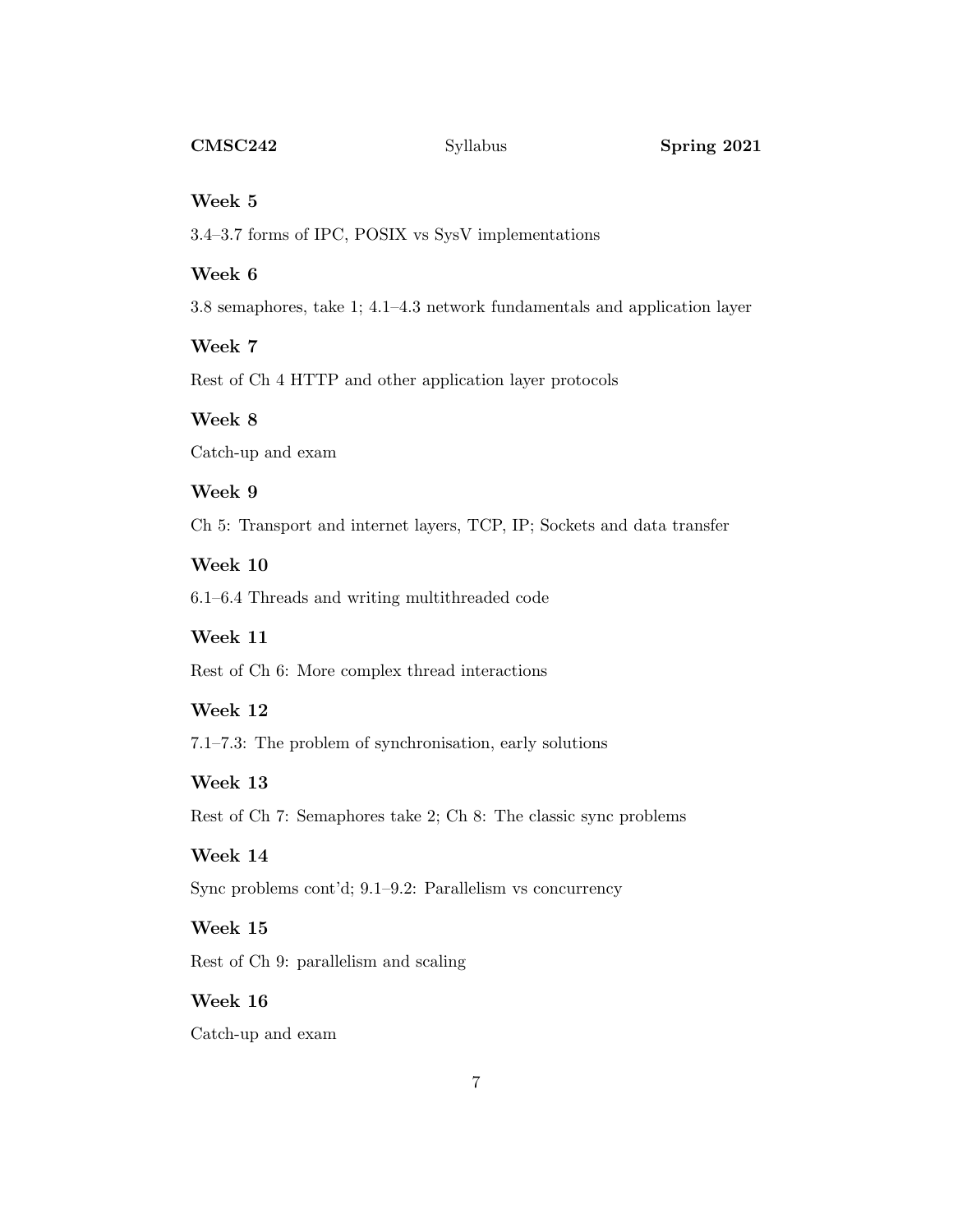# Policies

You can find several university-wide course policies at http://www.longwood.edu/academicaffairs/syllabus-statements/ .

## Support

I'm in my office a lot (not just during posted office hours). Feel free to come in (or try the office zoom link) and ask questions (or just to talk). If you can't catch me in my office, messaging via Canvas or Slack is probably your best bet.

#### Honor code policy

Above all, I ask and expect that you will conduct yourself with honesty and integrity—and not to ignore the other ten points of the Honor Code, either. Take pride in what you are capable of, and have the humility to give credit where it is due.

The two main forms of academic dishonesty are "cheating" and "plagiarism". "Cheating" is getting help from someplace you shouldn't, and "plagiarism" is presenting someone else's idea as if it's your own. If you ever find yourself inclined towards either of these, know that there are always other, better options. Persevere! See my website<sup>4</sup> for some discussion and examples of how to steer clear of these problems, and feel free to come talk to me if you need help finding some of those other options (even if it's for another course).

Cheating or plagiarism (on any assignment) will normally receive a minimum penalty of lowering the course grade by a full letter, and may range at my discretion up to an F in the course. Cases will also be turned in to the Honor Board. But: I believe in your potential, and I hope that you will, or will grow to, observe this policy not simply to evade punishment but positively as a matter of character.

#### Accommodations

If you have any special need that I can accommodate, I'm happy to do so; come speak to me early in the term so we can set things up. If you have a

 $^4$ http:// $\rm cs.$ longwood.edu/~dblaheta/collab.html